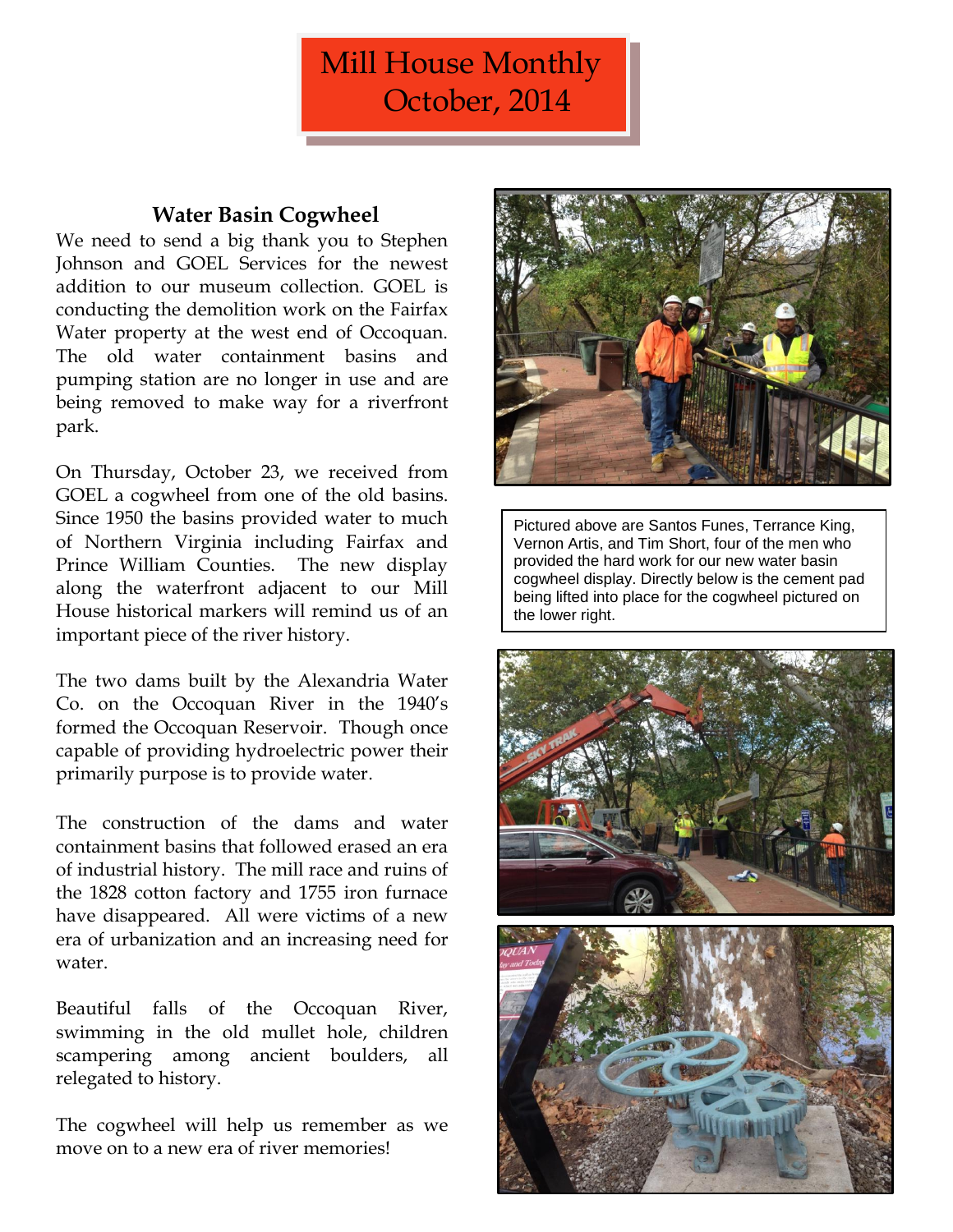







Archdeacon Burnaby, June 1760;… brought me through as beautiful a scene as eye ever beheld. It was a delightful valley about two miles in length and a quarter in breadth, between high and craggy mountains covered with chamoedaphnes or wild ivy in full flower. Through the middle of the valley glided a rivulet about eight yards wide, extremely lucid, and breaking into innumerable cascades: and in different parts of it stood small clumps of evergreens, such as myrtles, cedars, pines and various other sorts….



 $\blacksquare$